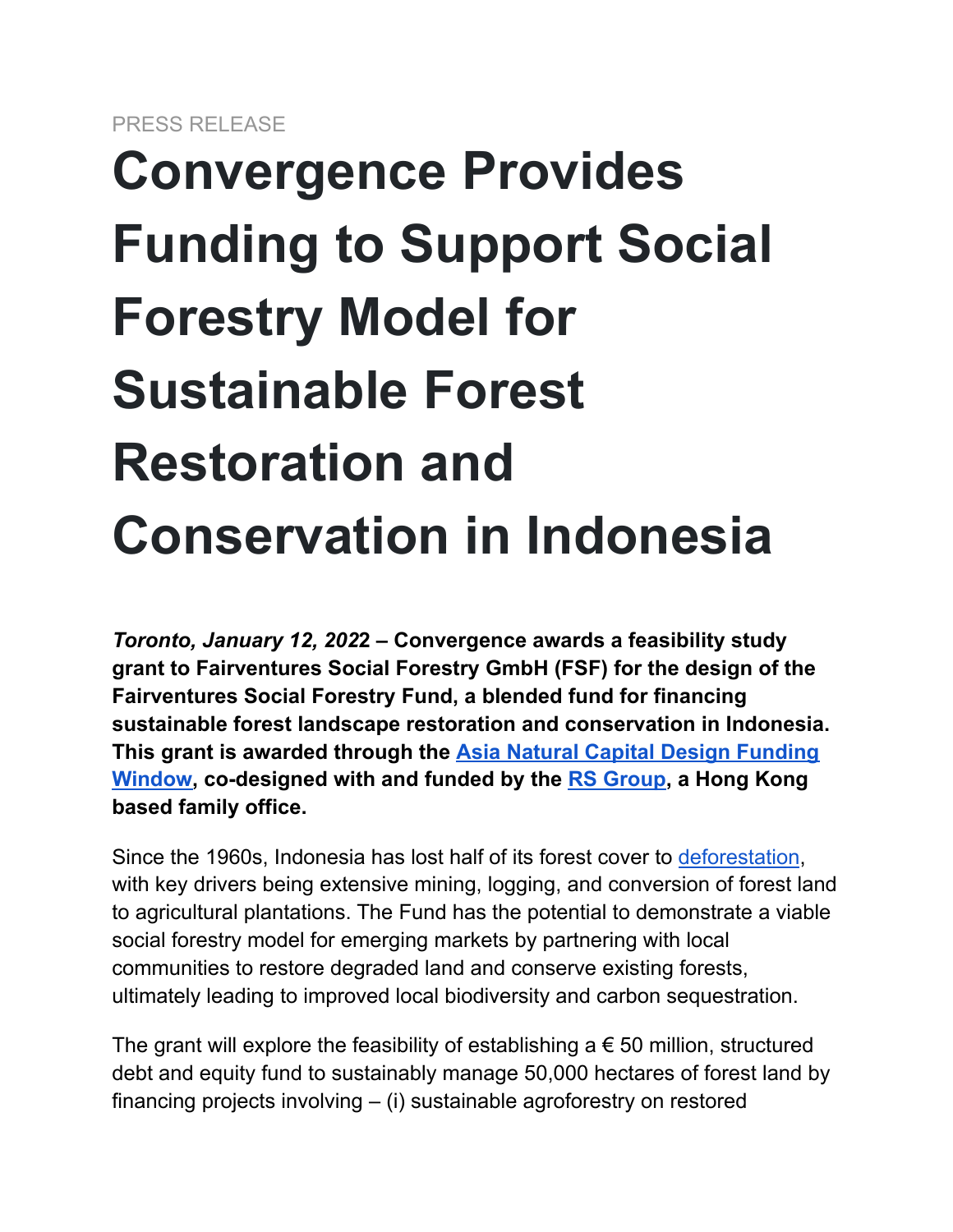degraded land through intercropping of timber with cash crops; and (ii) conservation of existing forests leading to generation of carbon credits. In this feasibility study, FSF will build on the initial work undertaken as part of an ongoing 3,000-hectare pilot in Central Kalimantan, Indonesia.

"This blended fund demonstrates a viable model to address the funding gap for forest conservation and restoration in emerging markets. What makes it even more compelling is the social forestry model it applies, which finds a way to ensure that conservation and building the resilience of local communities go hand in hand," says Joan Larrea, CEO at Convergence.

The Fund will integrate local communities in the implementation of sustainable forestry projects and provide them with employment opportunities as well as a share of profits from the projects. In the long-term, the Fund has the potential to extend and sustainably manage 100,000 hectares of forest land, which could result in more than 6 million tons of carbon emissions avoided, sustainable income for around 4,000 households, livelihood impact for more than 20,000 residents, and development of over 100 local communities.

"We are very excited about this opportunity with Convergence. Blended finance structures will be key in addressing the current funding gap for forest landscape restoration, as they combine different sources of capital and risk appetite required for this new asset class. We will create a financing structure that enables efficient scaling of the sustainable system developed by FSF, and the positive impact it has for people, the environment, and investors.", says Robert Buermann, CEO of Fairventures Social Forestry GmbH.

The [Asia Natural Capital Design Funding Window](https://www.convergence.finance/design-funding/open-window/asia-natural-capital-open-window%5D) is currently accepting applications, with an upcoming deadline of **March 10, 2022**.

## **About Convergence's Design Funding Program**

Convergence's Design Funding Program provides early-stage capital to support blended finance solutions in frontier markets and nascent sectors in order to accelerate the number of investible transactions targeting the SDGs. Initiated, co-designed, and funded by the RS Group with \$3 million in funding, the Asia Natural Capital Design Funding Window supports blended finance